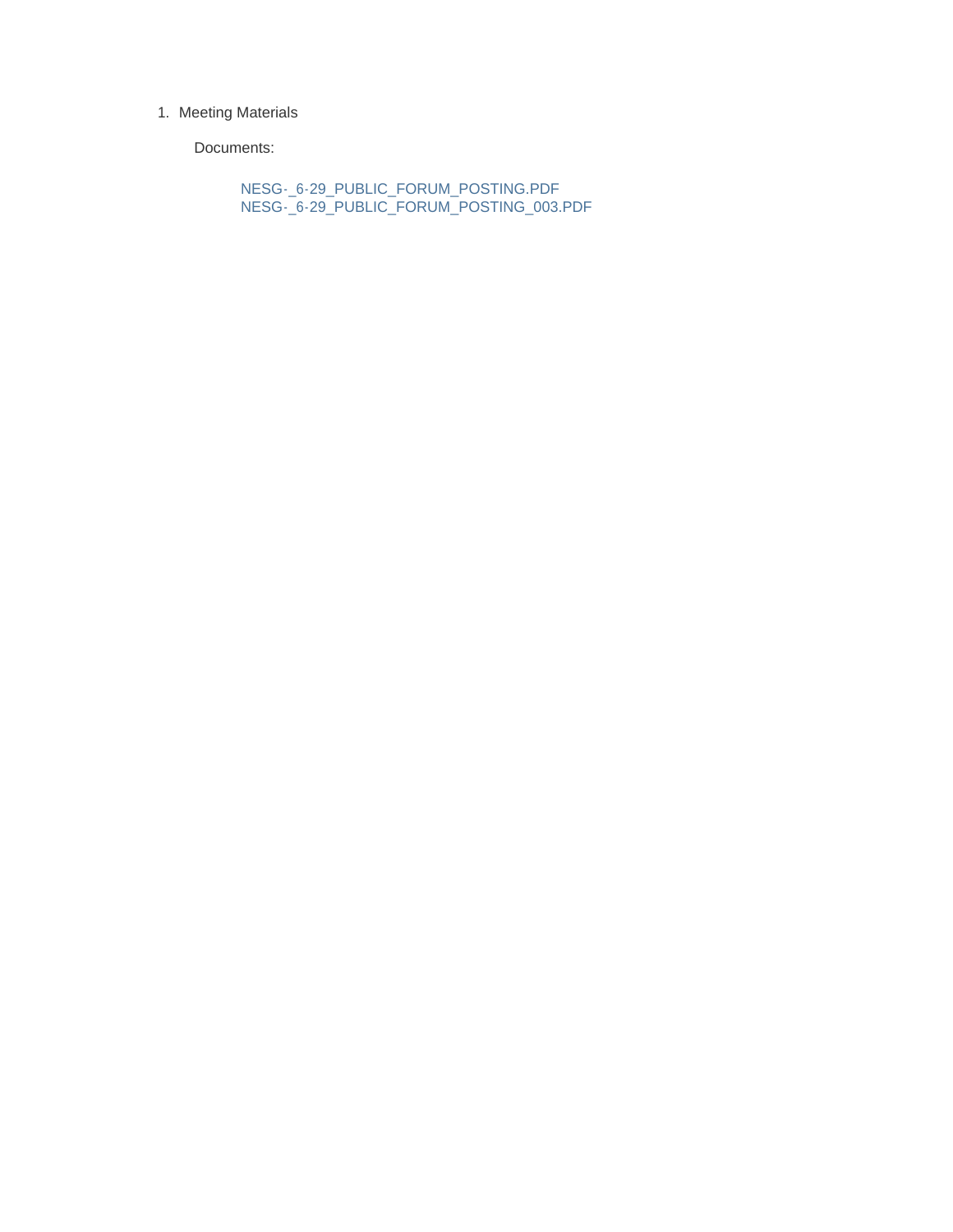### NAUSET ESTUARY DREDGING PROJECT (NEDP)

## OFFICIAL NOTICE OF A PUBLIC MEETING FOR RESIDENTS OF ORLEANS AND EASTHAM

#### Tuesday, June 29, 2021 at 6:00 pm Orleans Town Hall, 19 School Rd. Orleans MA 02653

## **TO BE HELD IN PERSON AT THE ORLEANS TOWN HALL THE FORUM ALSO MAY BE VIEWED ON CHANNEL 18 IN ORLEANS AND EASTHAM**

The towns of Orleans and Eastham have scheduled a citizens forum to discuss the dewatering area for the NEDP that is proposed to be located north of the Nauset Town Beach in Orleans. A portion of the dredged material from the NEDP will be piped to this location and used to create a sand dune to provide resiliency against future erosion.

Information on construction and operation of the dewatering area appears in Sections C, G and Q of the Expanded Environmental Notification Form (EENF) for the NEDP. Other sections of the EENF describe the studies completed in contemplation of dredging, alternatives considered, the scope of the proposed dredging project, the dredging methods that will be used, how the dredge spoils will be handled, the lengthy permitting process for the project, and the potential environmental impacts of the project. Section B of the EENF contains a summary of the NEDP. The complete EENF may be viewed by using the following links:

<https://www.town.orleans.ma.us/select-board/pages/nauset-estuary-dredging-project> or [https://www.eastham-ma.gov/select-board/pages/nauset-estuary-dredging-project.](https://www.eastham-ma.gov/select-board/pages/nauset-estuary-dredging-project)

The forum will be held will be held in person at the Orleans Town Hall. Orleans and Eastham residents also may participate remotely with video by using the following ZOOM link: **<https://us02web.zoom.us/j/88204458852>** or by telephone using either of the following numbers and the following ID: **+1 312 626 6799 or +1 646 558 8656; Webinar ID: 882 0445 8852 .** The forum will also be televised on Channel 18 and can be viewed live streamed at [https://www.town.orleans.ma.us/orleans-18/pages/ch-18-live-streaming.](https://www.town.orleans.ma.us/orleans-18/pages/ch-18-live-streaming) In addition, questions about the EENF and the NEDP may be submitted in advance of the forum by emailing to the following addresses: [communityexchange@eastham-ma.gov](mailto:communityexchange@eastham-ma.gov) and [nausetestuary@town.orleans.ma.us.](mailto:nausetestuary@town.orleans.ma.us)

Residents of both towns are encouraged to attend the forum in person or remotely to learn about the dewatering area and the NEDP and to ask questions. The forum will begin with a presentation by Leslie Fields of the Woods Hole Group consulting firm, which prepared the EENF. The balance of the meeting will be devoted to questions from residents with responses from Ms. Fields and town officials. The forum's purpose is educational. It is not intended to be an opportunity for residents to advocate in favor of or against the project. Both Towns will vote on the project at a later date.